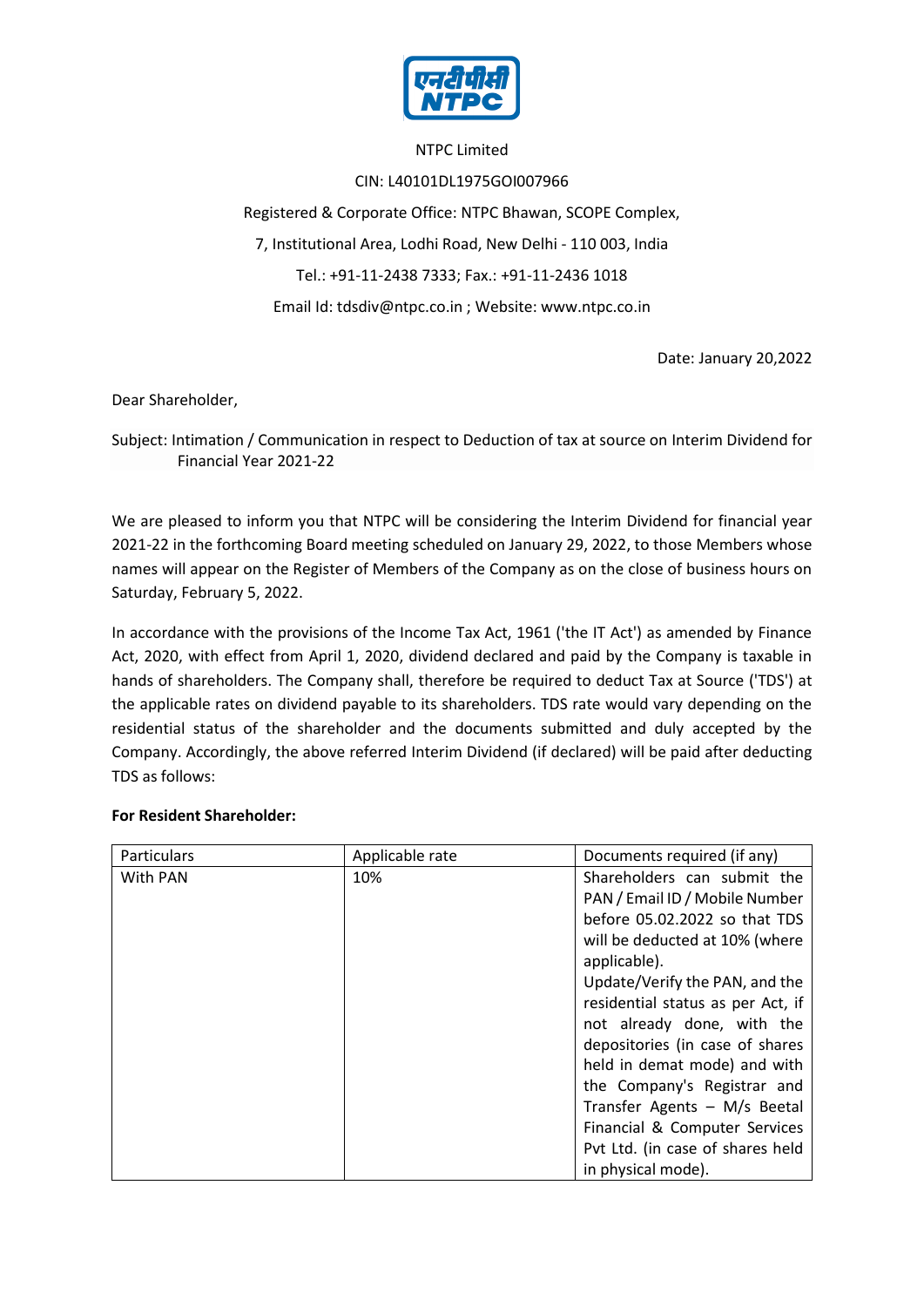|                                |                            | Note - No deduction of tax             |
|--------------------------------|----------------------------|----------------------------------------|
|                                |                            | would be made if the dividend          |
|                                |                            | income paid to a resident              |
|                                |                            | individual member during F.Y.          |
|                                |                            | 2021-22 is less then Rs. 5,000/-       |
| Without PAN/ Invalid PAN       | 20%                        | N.A.                                   |
| Submitting Form 15G/ Form      | <b>NIL</b>                 | Duly verified Form 15G or 15H          |
| 15H                            |                            | (as may be applicable) in              |
|                                |                            | duplicate, is to be furnished          |
|                                |                            | along with self-attested copy of       |
|                                |                            | PAN card. (This form can be            |
|                                |                            | submitted only in case the             |
|                                |                            | shareholder's tax on estimated         |
|                                |                            | total income for FY 2021-22 is         |
|                                |                            | Nil)                                   |
|                                |                            | The Forms can be downloaded            |
|                                |                            | from the link given at the end of      |
|                                |                            | this communication.                    |
|                                |                            | Refer <b>Annexure A</b> for format of  |
|                                |                            | Form 15G and <b>Annexure B</b> for     |
|                                |                            | format of Form 15H.                    |
| Submitting Order under         | Rate provided in the Order | If lower/NIL withholding tax           |
| Section 197 of the Act         |                            | certificate obtained from tax          |
|                                |                            | authority is submitted, tax will       |
|                                |                            | deducted<br>at the<br>be<br>rate       |
|                                |                            | specified in the said certificate,     |
|                                |                            | subject to furnishing a self-          |
|                                |                            | attested copy of the same. The         |
|                                |                            | certificate should be valid for        |
|                                |                            | the FY 2021-22 and should              |
|                                |                            | cover the dividend income.             |
|                                |                            | • A self- declaration in the           |
| Insurance Company<br>An<br>as  | <b>NIL</b>                 |                                        |
| specified under Sec 194 of the |                            | format prescribed in <b>Annexure</b>   |
| Act                            |                            | C that the person is covered           |
|                                |                            | under the provisions of section        |
|                                |                            | 196 of the Act along with self-        |
|                                |                            | attested copy of PAN card              |
|                                |                            | •Registration/exemption                |
|                                |                            | certificate issued by the IRDAI        |
|                                |                            | substantiating applicability of        |
|                                |                            | section 194 of the Act.                |
| Mutual Fund specified under    | <b>NIL</b>                 | A self- declaration in the format      |
| clause (23D) of Section 10 of  |                            | attached at <b>Annexure C</b> that the |
| the Act                        |                            | person is covered under the            |
|                                |                            | provisions of section 196 of the       |
|                                |                            | Act along with self-attested           |
|                                |                            | copy of PAN card.                      |
|                                |                            | Registration/exemption                 |
|                                |                            | certificate<br>substantiating          |
|                                |                            | applicability of section 196/          |
|                                |                            | 10(23D) of the IT Act.                 |
| Alternative Investment Fund    | <b>NIL</b>                 | Self-declaration in <b>Annexure C</b>  |
| (AIF) established in India     |                            | that the person is covered by          |
|                                |                            | Notification No. 51/2015 dated         |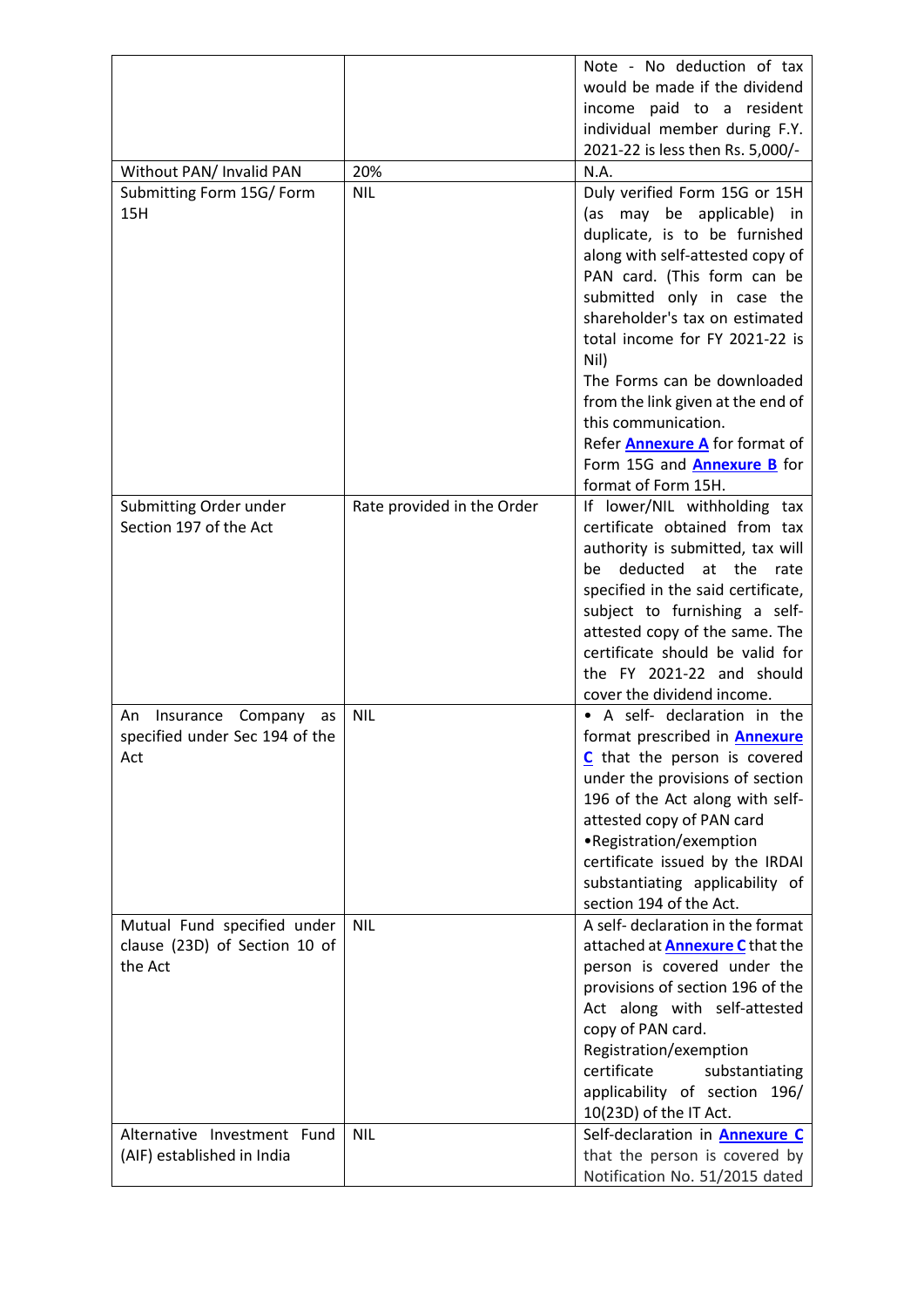|                                                                                                                                                                                   |            | 25 <sup>th</sup> June 2015 and established<br>as Category I or Category II AIF<br>under the SEBI regulations<br>along with self-attested copy of<br>PAN card<br>and registration<br>certificate issued by SEBI.                                                                                                                                                                                                                       |
|-----------------------------------------------------------------------------------------------------------------------------------------------------------------------------------|------------|---------------------------------------------------------------------------------------------------------------------------------------------------------------------------------------------------------------------------------------------------------------------------------------------------------------------------------------------------------------------------------------------------------------------------------------|
|                                                                                                                                                                                   | 10%        | This rate will be applicable for<br>Category III AIF.                                                                                                                                                                                                                                                                                                                                                                                 |
| Persons Covered under Section<br>196 of the IT Act (e.g. Govt.,<br>RBI, Corporations established<br>by Central Act and exempt<br>from income tax)                                 | <b>NIL</b> | A self- declaration in the format<br>prescribed in <b>Annexure C</b> that<br>the person is covered under the<br>provisions of section 196 of the<br>Act along with self-attested<br>copy of PAN card.<br>Registration/exemption<br>certificate<br>substantiating<br>applicability of section 196 of<br>the Act.                                                                                                                       |
| Any other entity exempt from<br>withholding tax under the<br>provisions of section 197A of<br>the IT Act (including those<br>mentioned in Circular No.<br>18/2017 issued by CBDT) | <b>NIL</b> | A self- declaration in the format<br>prescribed in <b>Annexure C</b> that<br>the person is covered under the<br>provisions of section 197A of<br>the Act (except for individual<br>Sikkimese resident)<br>Submit declaration in <b>Annexure</b><br><b>D</b> in case of individual Sikkimese<br>resident in case of individual<br>Sikkimese resident<br>Adequate<br>documentary<br>evidence, substantiating the<br>type of the entity. |

No TDS shall be deducted on the Dividend payable to a resident Individual if the aggregate of total dividend distributed to them by the Company during FY 2021-22 does not exceed Rs. 5,000/-

## **Non-Resident Shareholder:**

| Particulars                               | Applicable Rate                | Documents required (if any)               |  |  |  |
|-------------------------------------------|--------------------------------|-------------------------------------------|--|--|--|
| Foreign Institutional<br><b>Investors</b> | 20% (plus applicable surcharge | Update/Verify the PAN and legal           |  |  |  |
| Portfolio<br>(FIIs)<br>Foreign            | and cess)                      | entity status as per the Act, if not      |  |  |  |
| Investors (FPIs)                          | OR.                            | already done, with the depositories.      |  |  |  |
|                                           | Tax Treaty Rate**              | Provide declaration whether the           |  |  |  |
|                                           | (whichever is lower)           | investment in shares has been made        |  |  |  |
|                                           |                                | under the general FDI route or            |  |  |  |
|                                           |                                | under the FPI route. The declaration      |  |  |  |
|                                           |                                | format as prescribed in <b>Annexure E</b> |  |  |  |
|                                           |                                | Shareholders may also apply for a         |  |  |  |
|                                           |                                | lower TDS rate as per the relevant        |  |  |  |
|                                           |                                | Double<br>Avoidance<br>Taxation           |  |  |  |
|                                           |                                | Agreements ('DTAA'), by submitting        |  |  |  |
|                                           |                                | following documents:                      |  |  |  |
|                                           |                                | -Copy of Indian Tax Identification        |  |  |  |
|                                           |                                | number (that is PAN). In case PAN         |  |  |  |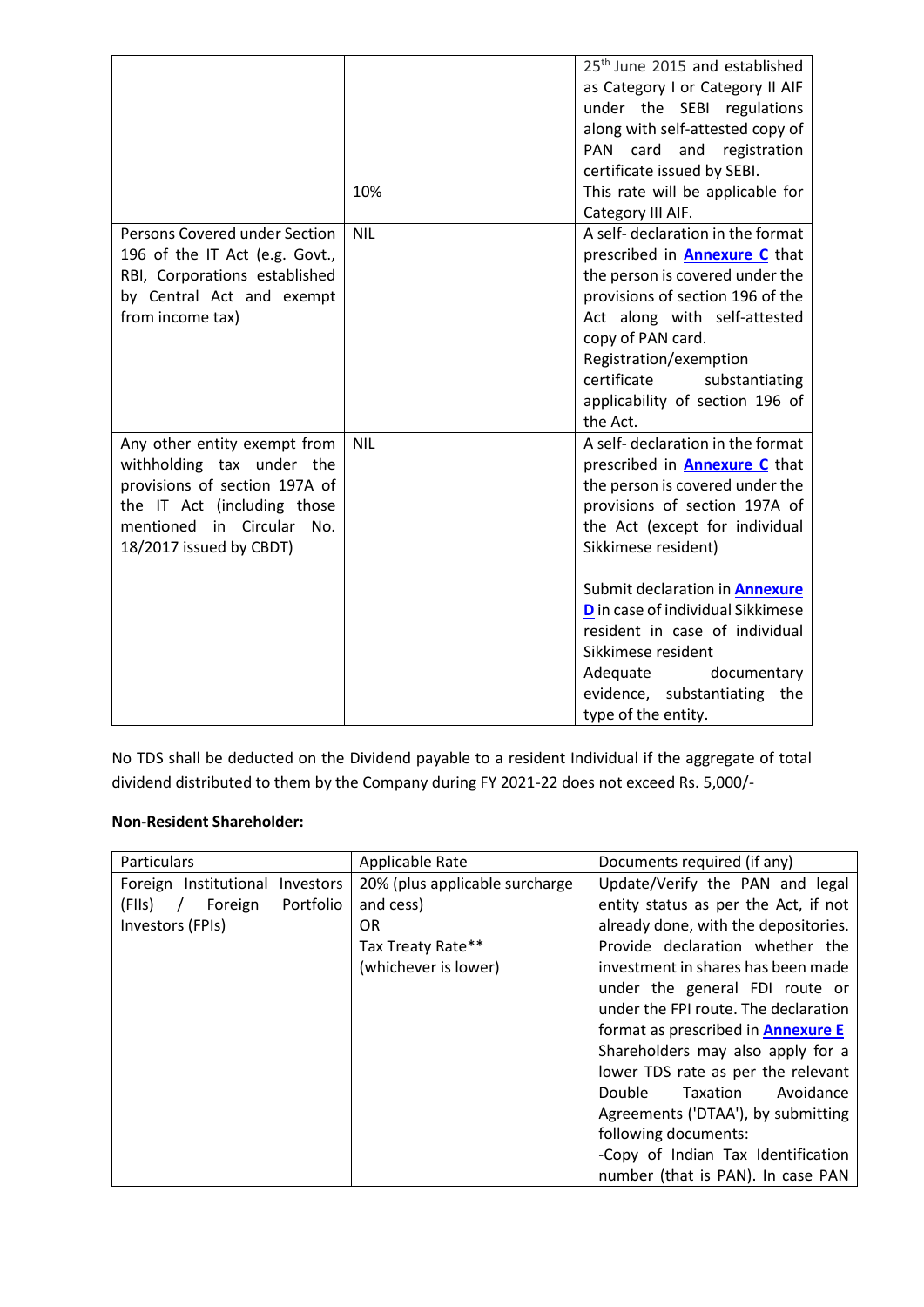|                                  |                                   | not available, details specified in<br><b>Annexure F</b> to be provided;<br>-Tax Residency Certificate (TRC)^<br>obtained from the tax authorities of<br>оf<br>which<br>the<br>country<br>the<br>shareholder is a resident, valid for FY<br>2021-22 (covering the period from<br>April 1,2021 to March 31,2022);<br>-Form 10F duly filled and signed as<br>specified in <b>Annexure G</b> ;<br>-Self-declaration for FY 2021-22<br>(covering the period from April 1,<br>2021 to March 31, 2022) as per<br>Annexure H from Non-resident on<br>shareholder's letterhead, primarily<br>(not exclusive list) covering the<br>following:<br>a. Non-resident is eligible to claim<br>the benefit of respective tax treaty |
|----------------------------------|-----------------------------------|----------------------------------------------------------------------------------------------------------------------------------------------------------------------------------------------------------------------------------------------------------------------------------------------------------------------------------------------------------------------------------------------------------------------------------------------------------------------------------------------------------------------------------------------------------------------------------------------------------------------------------------------------------------------------------------------------------------------|
|                                  |                                   | Non-resident receiving the<br>b.<br>dividend income is the beneficial<br>owner of such income<br>Dividend<br>income<br>is<br>$\mathsf{C}$ .<br>not<br>attributable/effectively connected                                                                                                                                                                                                                                                                                                                                                                                                                                                                                                                             |
|                                  |                                   | to any Permanent Establishment<br>(PE) or Fixed Base in India.                                                                                                                                                                                                                                                                                                                                                                                                                                                                                                                                                                                                                                                       |
| <b>Other Non-resident</b>        | 20% (plus applicable surcharge    | Update/Verify the PAN, legal entity                                                                                                                                                                                                                                                                                                                                                                                                                                                                                                                                                                                                                                                                                  |
| shareholders (except those       | and cess)                         | status and the residential status as                                                                                                                                                                                                                                                                                                                                                                                                                                                                                                                                                                                                                                                                                 |
| who are tax resident of Notified | <b>OR</b>                         | per the Act, if not already done, with                                                                                                                                                                                                                                                                                                                                                                                                                                                                                                                                                                                                                                                                               |
| jurisdictional Area)             | Tax Treaty Rate**                 | the depositories (in case of shares                                                                                                                                                                                                                                                                                                                                                                                                                                                                                                                                                                                                                                                                                  |
|                                  | (whichever is lower)              | held in demat mode) and with the                                                                                                                                                                                                                                                                                                                                                                                                                                                                                                                                                                                                                                                                                     |
|                                  |                                   | Company's Registrar and Transfer                                                                                                                                                                                                                                                                                                                                                                                                                                                                                                                                                                                                                                                                                     |
|                                  |                                   | Agents - M/s Beetal Financial &                                                                                                                                                                                                                                                                                                                                                                                                                                                                                                                                                                                                                                                                                      |
|                                  |                                   | Computer Services Pvt Ltd. (in case                                                                                                                                                                                                                                                                                                                                                                                                                                                                                                                                                                                                                                                                                  |
|                                  |                                   | of shares held in physical mode)                                                                                                                                                                                                                                                                                                                                                                                                                                                                                                                                                                                                                                                                                     |
|                                  |                                   | details specified in <b>Annexure F</b> to be                                                                                                                                                                                                                                                                                                                                                                                                                                                                                                                                                                                                                                                                         |
|                                  |                                   | provided, along with <b>Annexure G &amp;</b>                                                                                                                                                                                                                                                                                                                                                                                                                                                                                                                                                                                                                                                                         |
|                                  |                                   | <b>Annexure H</b> to be attached.                                                                                                                                                                                                                                                                                                                                                                                                                                                                                                                                                                                                                                                                                    |
|                                  | prescribed<br>Lower<br>rate<br>a) | Tax Residency Certificate (TRC)^                                                                                                                                                                                                                                                                                                                                                                                                                                                                                                                                                                                                                                                                                     |
|                                  | under the tax treaty which        | obtained from the tax authorities of                                                                                                                                                                                                                                                                                                                                                                                                                                                                                                                                                                                                                                                                                 |
|                                  | applies to the non-resident       | which<br>the<br>country<br>of<br>the                                                                                                                                                                                                                                                                                                                                                                                                                                                                                                                                                                                                                                                                                 |
|                                  | shareholder (other than           | shareholder is a resident, valid for FY                                                                                                                                                                                                                                                                                                                                                                                                                                                                                                                                                                                                                                                                              |
|                                  | investments made under            | 2021-22 (covering the period from                                                                                                                                                                                                                                                                                                                                                                                                                                                                                                                                                                                                                                                                                    |
|                                  | FPI route)                        | April 1, 2021 to March 31, 2022);                                                                                                                                                                                                                                                                                                                                                                                                                                                                                                                                                                                                                                                                                    |
|                                  |                                   | - Self-Attested copy of Indian Tax                                                                                                                                                                                                                                                                                                                                                                                                                                                                                                                                                                                                                                                                                   |
|                                  |                                   | Identification number (PAN), if any.                                                                                                                                                                                                                                                                                                                                                                                                                                                                                                                                                                                                                                                                                 |
|                                  |                                   | - Self-Attested copy of the Tax                                                                                                                                                                                                                                                                                                                                                                                                                                                                                                                                                                                                                                                                                      |
|                                  |                                   | Residency Certificate (TRC) valid as                                                                                                                                                                                                                                                                                                                                                                                                                                                                                                                                                                                                                                                                                 |
|                                  |                                   | on the record date obtained from                                                                                                                                                                                                                                                                                                                                                                                                                                                                                                                                                                                                                                                                                     |
|                                  |                                   | the tax authorities of the country of                                                                                                                                                                                                                                                                                                                                                                                                                                                                                                                                                                                                                                                                                |
|                                  |                                   | which the shareholder is a resident.                                                                                                                                                                                                                                                                                                                                                                                                                                                                                                                                                                                                                                                                                 |
|                                  |                                   | - Self-declaration in Form 10F duly                                                                                                                                                                                                                                                                                                                                                                                                                                                                                                                                                                                                                                                                                  |
|                                  |                                   | filled and signed. The declaration                                                                                                                                                                                                                                                                                                                                                                                                                                                                                                                                                                                                                                                                                   |
|                                  |                                   | format prescribed in <b>Annexure G</b> .                                                                                                                                                                                                                                                                                                                                                                                                                                                                                                                                                                                                                                                                             |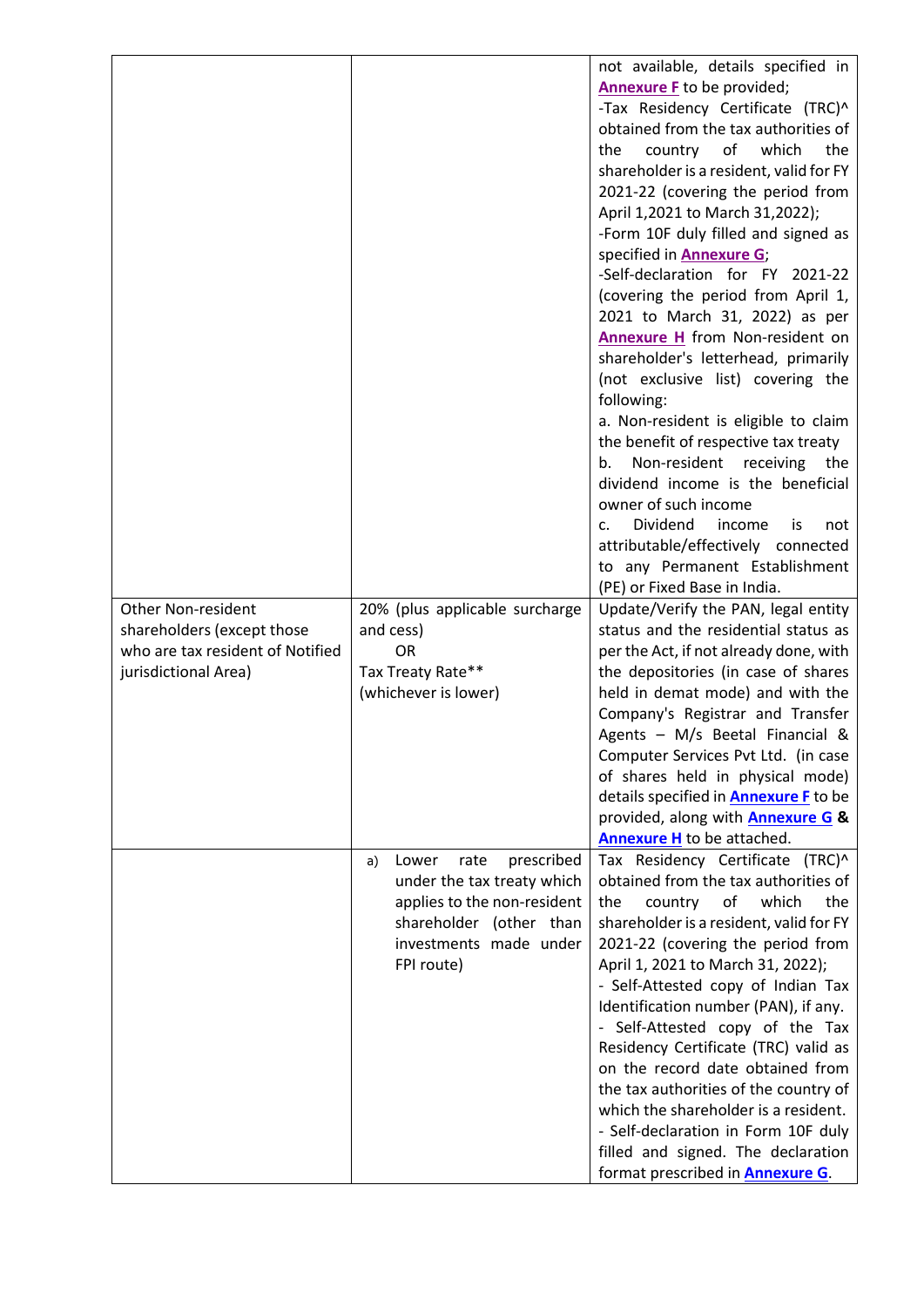|                                  |                            | 4.Self-declaration for FY 2021-22                                                |
|----------------------------------|----------------------------|----------------------------------------------------------------------------------|
|                                  |                            | (covering the period from April 1,                                               |
|                                  |                            | 2021 to March 31, 2022) as per                                                   |
|                                  |                            | <b>Annexure H</b> from Non-resident,                                             |
|                                  |                            | primarily covering the following:                                                |
|                                  |                            |                                                                                  |
|                                  |                            | i. Non-resident is eligible to claim                                             |
|                                  |                            | the benefit of respective tax treaty;                                            |
|                                  |                            | ii.Non-resident<br>receiving<br>the                                              |
|                                  |                            | dividend income is the beneficial                                                |
|                                  |                            | owner of such income;                                                            |
|                                  |                            | iii.Dividend<br>income<br>is<br>not                                              |
|                                  |                            | attributable/effectively connected                                               |
|                                  |                            | to any Permanent Establishment                                                   |
|                                  |                            | (PE) or Fixed Base in India;                                                     |
|                                  |                            | iv.Non-resident complies with any                                                |
|                                  |                            | other condition prescribed in the                                                |
|                                  |                            | relevant Tax Treaty and provisions                                               |
|                                  |                            | under the Multilateral Instrument                                                |
|                                  |                            | ('MLI');                                                                         |
|                                  |                            | v.Non-resident does not have a                                                   |
|                                  |                            | place of effective management in<br>India.                                       |
|                                  |                            |                                                                                  |
|                                  |                            | Application of the beneficial rate of<br>tax treaty for TDS is at the discretion |
|                                  |                            | of the company and shall depend                                                  |
|                                  |                            | completeness<br>upon<br>οf<br>the                                                |
|                                  |                            | documentation and review of the                                                  |
|                                  |                            | same by the Company.                                                             |
| <b>Non-Resident Shareholders</b> | 30%                        | Not Applicable                                                                   |
| who are tax residents of         |                            |                                                                                  |
| Notified Jurisdictional Area as  |                            |                                                                                  |
| defined u/s 94A(1) of the IT Act |                            |                                                                                  |
| Sovereign Wealth funds and       | <b>NIL</b>                 | evidencing<br>-Document<br>the                                                   |
| Pension funds notified by        |                            | applicability of section 10(23FE) of                                             |
| Central Government u/s           |                            | the IT Act.                                                                      |
| 10(23FE) of the IT Act           |                            | -Self-declaration in the format as                                               |
|                                  |                            | prescribed in <b>Annexure I</b> that the                                         |
|                                  |                            | conditions<br>specified<br>section<br>in                                         |
|                                  |                            | 10(23FE) of the IT Act have been                                                 |
|                                  |                            | complied with.                                                                   |
| Subsidiary of Abu Dhabi          | <b>NIL</b>                 | Self-declaration in the format as                                                |
| Investment Authority (ADIA) as   |                            | prescribed in <b>Annexure I</b> that the                                         |
| prescribed u/s 10(23FE) of the   |                            | specified<br>conditions<br>in<br>section                                         |
| Act                              |                            | 10(23FE) of the IT Act have been                                                 |
|                                  |                            | complied with.                                                                   |
| Submitting Order u/s 197 (i.e.   | Rate provided in the Order | lower/<br>withholding<br><b>NIL</b><br>١f<br>tax                                 |
| lower or NIL withholding tax     |                            | certificate<br>obtained<br>from<br>tax                                           |
| certificate)                     |                            | authority is submitted, tax will be                                              |
|                                  |                            | withheld at the rate specified in the                                            |
|                                  |                            | said certificate, subject to furnishing                                          |
|                                  |                            | a self-attested copy of the same. The                                            |
|                                  |                            | certificate should be valid for the FY                                           |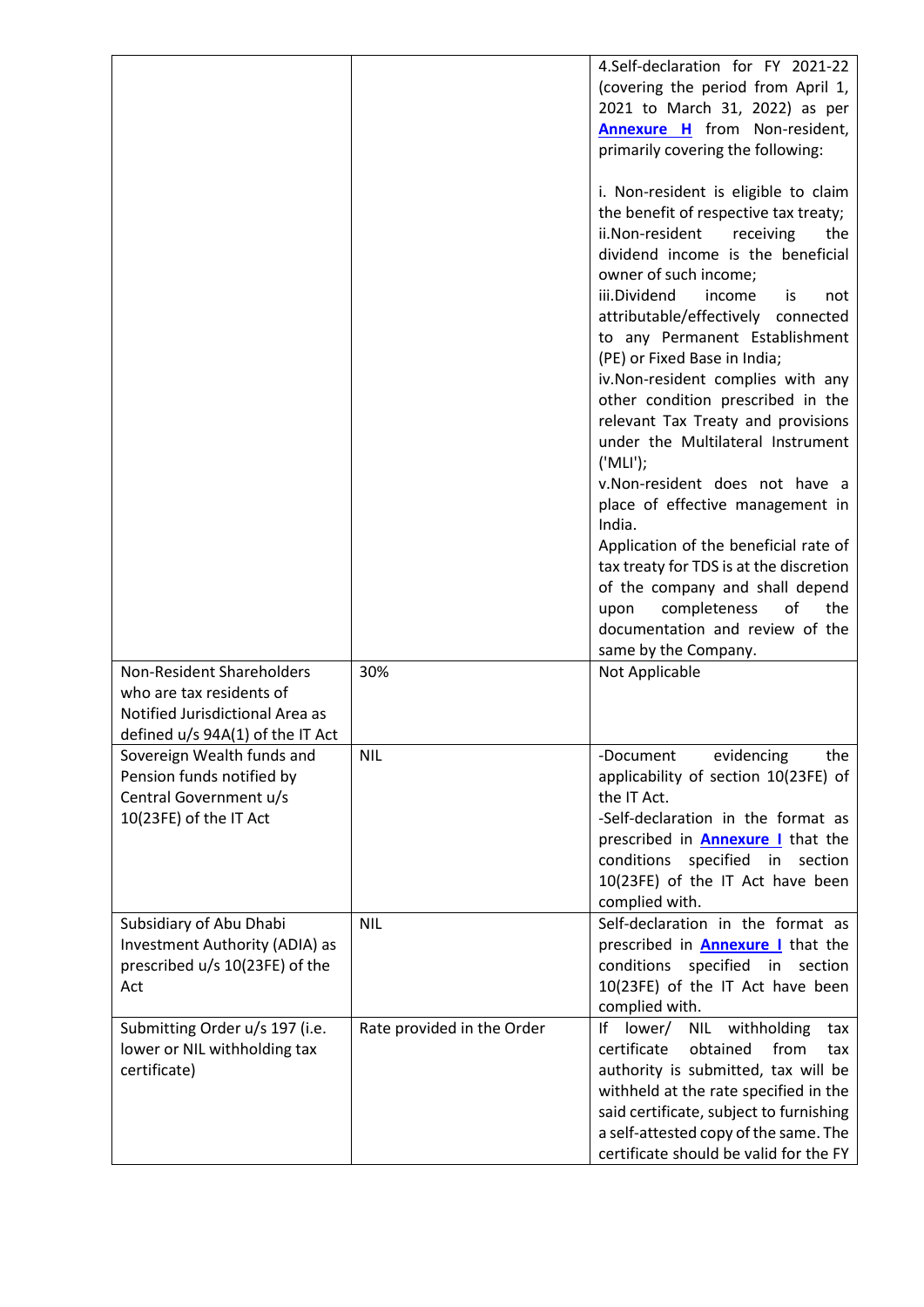| 2021-22<br>the<br>should<br>and<br>cover<br>dividend income. | ,一个人都是一个人,一个人都是一个人,一个人都是一个人,一个人都是一个人,一个人都是一个人,一个人都是一个人,一个人都是一个人,一个人都是一个人,一个人,一个人<br>the contract of the contract of the | the contract of the contract of<br>the contract of the contract of |  |  | _____ | the contract of the contract of the contract of the contract of the contract of |  |  |
|--------------------------------------------------------------|-------------------------------------------------------------------------------------------------------------------------|--------------------------------------------------------------------|--|--|-------|---------------------------------------------------------------------------------|--|--|
|                                                              |                                                                                                                         |                                                                    |  |  |       |                                                                                 |  |  |
|                                                              |                                                                                                                         |                                                                    |  |  |       |                                                                                 |  |  |

^In case, the TRC is furnished in a language other than English, the said TRC would have to be translated from such other language to English language and thereafter duly notarized and apostilled copy of the TRC would have to be provided.

\*\* The beneficial Tax Treaty rates will not automatically apply at the time of tax deduction/ withholding on dividend amounts. Application of beneficial Tax Treaty Rate shall depend upon the completeness and satisfactory review by the Company of documents submitted by non-resident shareholders. In case documents are found to be incomplete, the Company reserves the right to not consider the tax rate prescribed under the tax treaty.

## **Notes:**

1. If dividend income is taxable in hands of any person other than the recipient of the dividend (eg. Clearing member/corporations), then requisite details by way of a declaration in **[Annexure](https://www.ntpc.co.in/sites/default/files/downloads/Annexure-J-TDS-Declaration-Format-under-Rule-37BA.pdf) J** should be communicated to the RTA of the Company or the Company on [tdsdiv@ntpc.co.in](mailto:tdsdiv@ntpc.co.in) by Saturday, February 5, 2022, 1730 Hours (IST).

2. Tax at source will not be deducted where a member provides Form 15G (applicable to Individual in case of dividend) / Form 15H (applicable to an individual above the age of 60 years), provided that the eligibility conditions are being met. Blank Form 15G and 15H can also be downloaded from the link given at the end of this communication.

3. Shareholders may note that all documents to be submitted are required to be self-attested (the documents should be signed by shareholder/authorised signatory stating the document to be "certified true copy of the original"). In case of ambiguous, incomplete or conflicting information, or valid information/documents not being provided, tax at maximum applicable rate will be deducted.

4. In case of any discrepancy in documents submitted by the shareholder, the Company will deduct tax at higher rate as applicable, without any further communication in this regard.

5. Recording of valid PAN in the records of Company/ RTA is mandatory. In absence of valid PAN, tax will be deducted at a higher rate of : (as per Section 206AA of the IT Act)

- At the rate of 20%
- rate specified in the relevant provisions of the Act
- rates in force

7. Rate of TDS @10% under section 194 of the Act when the dividend payment is made to resident or rate under section 195 as applicable to non-resident is subject to provisions of section 206AB of IT Act (effective from July 1, 2021) which introduces special provisions for TDS in respect of non-filers of income-tax return. As provided in section 206AB of the IT Act, tax is required to be deducted at higher of following rates in case of payments to specified persons:

-at twice the rate specified in the relevant provision of the IT Act; or

- at twice the rate or rates in force; or
- at the rate of 5%.

Where sections 206AA<sup>1</sup> and 206AB are applicable i.e. the specified person has not submitted the PAN as well as not filed the return; the tax shall be deducted at higher of two rates prescribed in these two sections.

The term 'specified person' is defined in sub section (3) of section 206AB of the IT Act who satisfies the following conditions: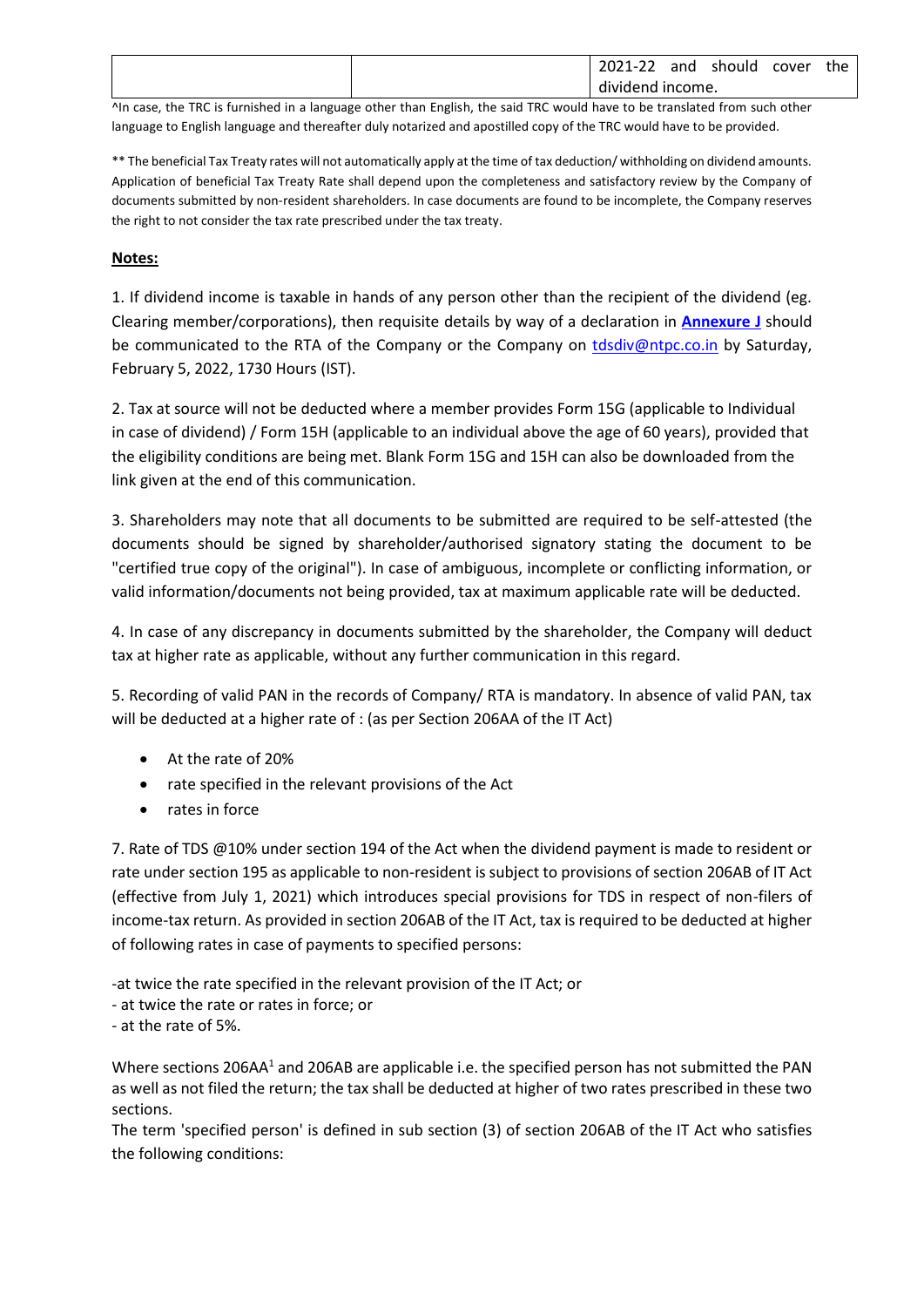- A person who has not filed the income tax return for both of two previous years immediately prior to the previous year in which tax is required to be deducted, for which time limit of filing of return of income under section 139(1) of the IT Act has expired; and

- The aggregate of TDS and Tax Collection at Source ('TCS') in his case is Rs.50,000 or more in each of these two previous years. **[Annexure K](https://www.ntpc.co.in/sites/default/files/downloads/Annexure-K.pdf)** to be attached for self declaration. The non-resident who does not have the permanent establishment is excluded from the scope of a specified person.

The non-resident who does not have the permanent establishment is excluded from the scope of a specified person.

In this regard, the Company will use the online utility provided by CBDT "Compliance Check for Sections 206AB and 206CCA". Refer Circular No. 11 of 2021 issued by CBDT in this regard.

In case, a person fulfils the conditions of being a 'specified person' as per the CBDT online utility, then tax will be deducted at higher rate as discussed above.

8. Determination of withholding tax rate is subject to necessary verification by the Company of the shareholder details as available with the Depository Participant in case shares are held in dematerialized form; or RTA in case shares are held in physical form, as on Record Date and other documents available with the Company/ RTA. Shareholders holding shares under multiple accounts under different residential status/ category and single PAN, may note that, higher of the tax rate as applicable to different residential status/ category will be considered for their entire shareholding under different accounts.

9. Further, if PAN is not as per the database of the Income-tax Portal, it would be considered an invalid PAN.

10. In the event of a mismatch in category of shareholder (individual, company, trust, partnership, local authority, Government, Association of Persons etc.) as per register of members and as per fourth letter of PAN (10 digit alpha-numeric number), the Company would consider fourth letter of PAN for determining the category of shareholders and the applicable tax rate/ surcharge/ education cess.

11. Shareholders may note that in case the tax on said dividend is deducted at a higher rate in absence of receipt, or insufficiency of the aforementioned details/documents from you, an option is available to you to file the return of income as per IT Act and claim an appropriate refund, if eligible.

12. The Company shall arrange to email a soft copy of TDS certificate to you at your registered email address. Shareholders will also be able to see the credit of TDS in Form 26AS/AIS, which can be downloaded from their e-filing account at [https://www.incometaxindiaefiling.gov.in.](https://www.incometaxindiaefiling.gov.in/)

13. In an event of any income tax demand (including interest, penalty, etc.) arising from any misrepresentation, inaccuracy or omission of information provided by the shareholder, the shareholder will be responsible to indemnify the Company and also, provide the Company with all information / documents and co-operation in any tax proceedings.

The aforesaid documents, as applicable, are required to be emailed to [tdsdiv@ntpc.co.in](mailto:tdsdiv@ntpc.co.in) and Dividend\_ntpc@psmg.co.in on or before Saturday, February 5, 2022, 1730 Hours (IST) to enable the Company to determine the appropriate TDS rates (if interim dividend is declared). It is advisable to send the documents at the earliest to enable the Company to collate the documents to determine the appropriate TDS rates. No claim shall lie against the Company for taxes deducted.